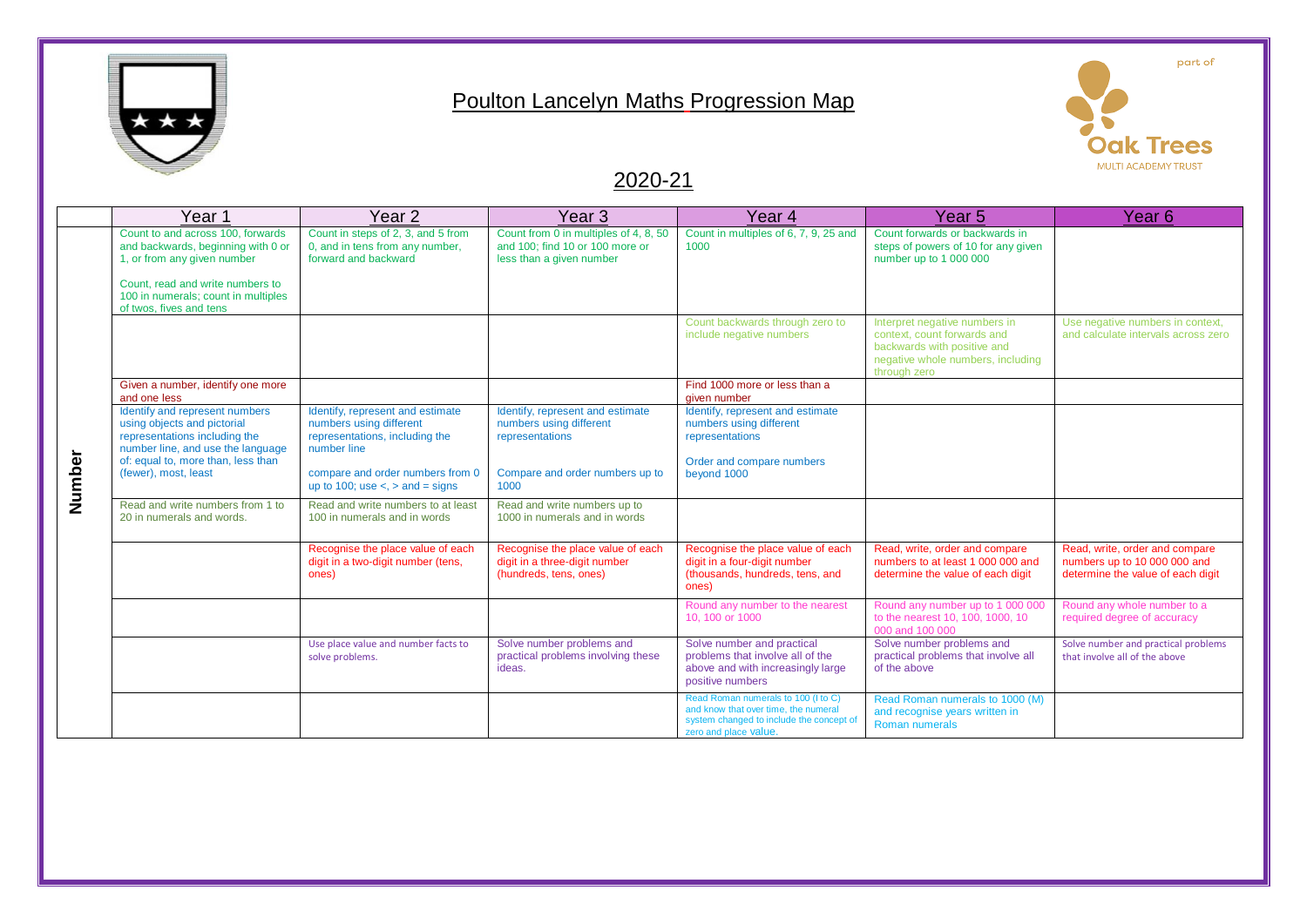|                    | Year 1                                                                                                                                                                               | Year 2                                                                                                                                                                                                                                                       | Year 3                                                                                                                                                                                                                         | Year 4                                                                                                                                                                               | Year 5                                                                                                                                      | Year 6                                                                                                                                                                                                             |
|--------------------|--------------------------------------------------------------------------------------------------------------------------------------------------------------------------------------|--------------------------------------------------------------------------------------------------------------------------------------------------------------------------------------------------------------------------------------------------------------|--------------------------------------------------------------------------------------------------------------------------------------------------------------------------------------------------------------------------------|--------------------------------------------------------------------------------------------------------------------------------------------------------------------------------------|---------------------------------------------------------------------------------------------------------------------------------------------|--------------------------------------------------------------------------------------------------------------------------------------------------------------------------------------------------------------------|
|                    | Read, write and interpret<br>mathematical statements involving<br>addition $(+)$ , subtraction $(-)$ and<br>equals $(=)$ signs                                                       | Show that addition of two numbers<br>can be done in any order<br>(commutative) and subtraction of<br>one number from another cannot                                                                                                                          |                                                                                                                                                                                                                                |                                                                                                                                                                                      |                                                                                                                                             | Use their knowledge of the order of<br>operations to carry out calculations<br>involving the four operations                                                                                                       |
|                    | Represent and use number bonds<br>and related subtraction facts within<br>20                                                                                                         | Recall and use addition and<br>subtraction facts to 20 fluently, and<br>derive and use related facts up to<br>100                                                                                                                                            |                                                                                                                                                                                                                                |                                                                                                                                                                                      |                                                                                                                                             |                                                                                                                                                                                                                    |
| subtraction<br>and | Add and subtract one-digit and two-<br>digit numbers to 20, including zero                                                                                                           | Add and subtract numbers using<br>concrete objects, pictorial<br>representations, and mentally,<br>including:<br>• a two-digit number and ones<br>• a two-digit number and tens<br>two two-digit numbers<br>adding three one-digit numbers                   | Add and subtract numbers<br>mentally, including:<br>• a three-digit number and ones<br>• a three-digit number and tens<br>• a three-digit number and<br>hundreds<br>Two 2-digit numbers across 100<br>(non-statutory quidance) | Add and subtract numbers with up<br>to 4 digits using the formal written<br>methods of columnar addition and<br>subtraction where appropriate (So<br>mental strategy as appropriate) | Add and subtract numbers mentally<br>with increasingly large numbers eg<br>5-digit - 4-digit multiple of 10                                 | Perform mental calculations.<br>including with mixed operations<br>and large numbers                                                                                                                               |
|                    |                                                                                                                                                                                      |                                                                                                                                                                                                                                                              | Add and subtract numbers with up<br>to three digits, using formal written<br>methods of columnar addition and<br>subtraction                                                                                                   | Add and subtract numbers with up<br>to 4 digits using the formal written<br>methods of columnar addition and<br>subtraction where appropriate                                        | Add and subtract whole numbers<br>with more than 4 digits, including<br>using formal written methods<br>(columnar addition and subtraction) |                                                                                                                                                                                                                    |
|                    |                                                                                                                                                                                      |                                                                                                                                                                                                                                                              | Estimate the answer to a<br>calculation and use inverse<br>operations to check answers                                                                                                                                         | Estimate and use inverse<br>operations to check answers to a<br>calculation                                                                                                          | Use rounding to check answers to<br>calculations and determine, in the<br>context of a problem, levels of<br>accuracy                       | Use estimation to check answers to<br>calculations and determine, in the<br>context of a problem, an<br>appropriate degree of accuracy.                                                                            |
| Addition           | Solve one-step problems that<br>involve addition and subtraction.<br>using concrete objects and pictorial<br>representations, and missing<br>number problems such as $7 = 0 -$<br>9. | Solve problems with addition and<br>subtraction:<br>" using concrete objects and<br>pictorial representations, including<br>those involving numbers, quantities<br>and measures<br>• applying their increasing<br>knowledge of mental and written<br>methods | Solve problems, including missing<br>number problems, using number<br>facts, place value, and more<br>complex addition and subtraction.                                                                                        | Solve addition and subtraction two-<br>step problems in contexts, deciding<br>which operations and methods to<br>use and why.                                                        | Solve addition and subtraction<br>multi-step problems in contexts,<br>deciding which operations and<br>methods to use and why.              | Solve addition and subtraction<br>multi-step problems in contexts,<br>deciding which operations and<br>methods to use and why<br>Solve problems involving addition,<br>subtraction, multiplication and<br>division |
|                    |                                                                                                                                                                                      | Recognise and use the inverse<br>relationship between addition and<br>subtraction and use this to check<br>calculations and solve missing<br>number problems                                                                                                 |                                                                                                                                                                                                                                |                                                                                                                                                                                      |                                                                                                                                             |                                                                                                                                                                                                                    |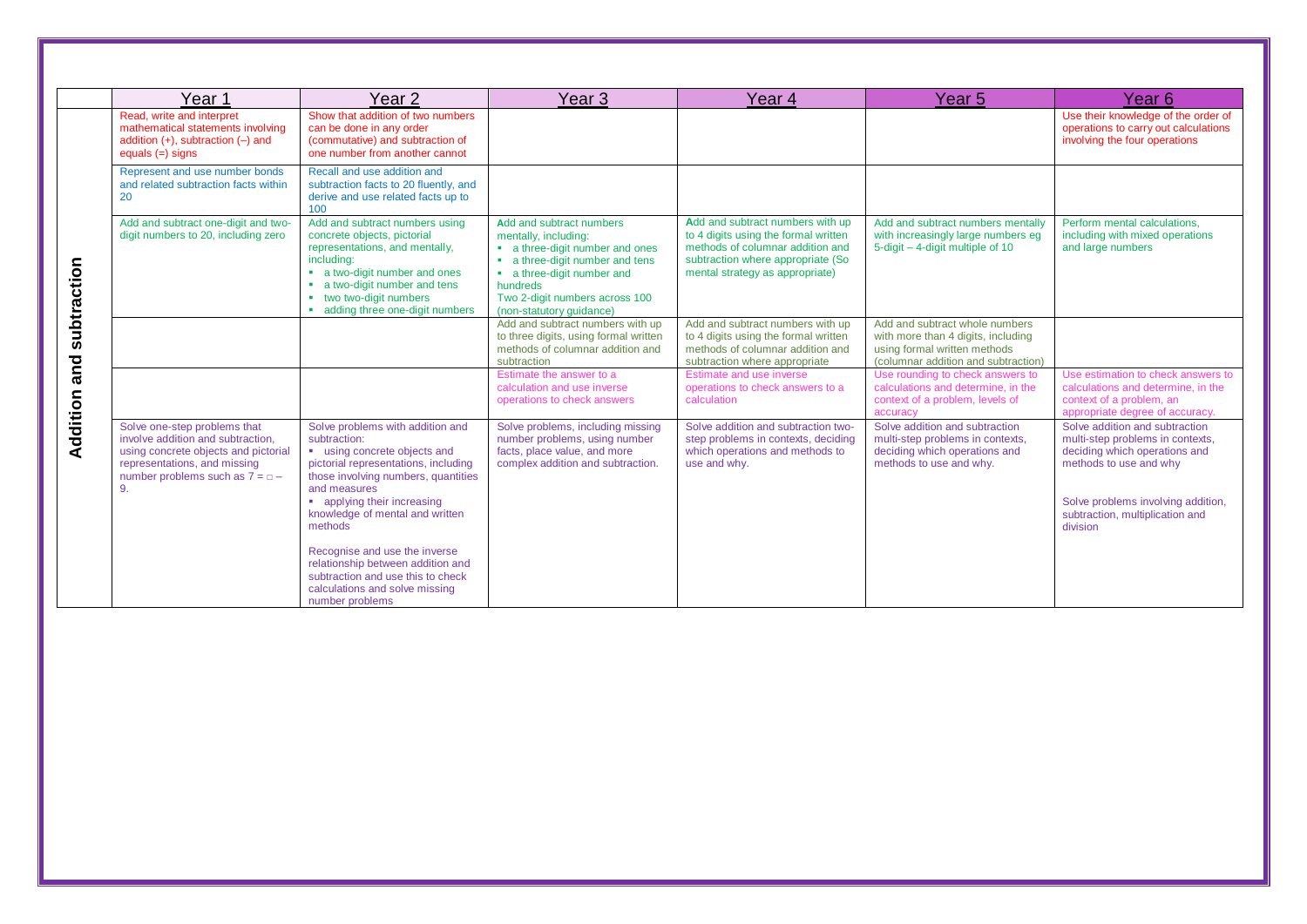|                                   | Year 1                                                                                                                                                           | Year <sub>2</sub>                                                                                                                                                                                       | Year <sub>3</sub>                                                                                                                                                                                                                                                   | Year <sub>4</sub>                                                                                                                                                                                                                                              | Year <sub>5</sub>                                                                                                                                                                                                                                                                                                                   | Year <sub>6</sub>                                                                                                                                                                                                                                                                                                                                                               |
|-----------------------------------|------------------------------------------------------------------------------------------------------------------------------------------------------------------|---------------------------------------------------------------------------------------------------------------------------------------------------------------------------------------------------------|---------------------------------------------------------------------------------------------------------------------------------------------------------------------------------------------------------------------------------------------------------------------|----------------------------------------------------------------------------------------------------------------------------------------------------------------------------------------------------------------------------------------------------------------|-------------------------------------------------------------------------------------------------------------------------------------------------------------------------------------------------------------------------------------------------------------------------------------------------------------------------------------|---------------------------------------------------------------------------------------------------------------------------------------------------------------------------------------------------------------------------------------------------------------------------------------------------------------------------------------------------------------------------------|
|                                   |                                                                                                                                                                  | Show that multiplication of two<br>numbers can be done in any order<br>(commutative) and division of one<br>number by another cannot                                                                    |                                                                                                                                                                                                                                                                     |                                                                                                                                                                                                                                                                |                                                                                                                                                                                                                                                                                                                                     | Use their knowledge of the order of operations to<br>carry out calculations involving the four operations                                                                                                                                                                                                                                                                       |
| Division<br>and<br>Multiplication |                                                                                                                                                                  |                                                                                                                                                                                                         |                                                                                                                                                                                                                                                                     |                                                                                                                                                                                                                                                                | identify multiples and factors, including<br>finding all factor pairs of a number, and<br>common factors of two numbers<br>know and use the vocabulary of prime<br>numbers, prime factors and composite<br>(non-prime) numbers                                                                                                      | identify common factors, common multiples and<br>prime numbers                                                                                                                                                                                                                                                                                                                  |
|                                   |                                                                                                                                                                  |                                                                                                                                                                                                         |                                                                                                                                                                                                                                                                     |                                                                                                                                                                                                                                                                | establish whether a number up to 100 is<br>prime and recall prime numbers up to 19                                                                                                                                                                                                                                                  |                                                                                                                                                                                                                                                                                                                                                                                 |
|                                   |                                                                                                                                                                  |                                                                                                                                                                                                         |                                                                                                                                                                                                                                                                     |                                                                                                                                                                                                                                                                | recognise and use square numbers and<br>cube numbers, and the notation for<br>squared and cubed                                                                                                                                                                                                                                     |                                                                                                                                                                                                                                                                                                                                                                                 |
|                                   |                                                                                                                                                                  | Recall and use multiplication and<br>division facts for the 2, 5 and 10<br>multiplication tables, including<br>recognising odd and even numbers                                                         | Recall and use multiplication and<br>division facts for the 3, 4 and 8<br>multiplication tables                                                                                                                                                                     | <b>Recall multiplication and</b><br>division facts for multiplication<br>tables up to $12 \times 12$ (facts for<br>6,7,9,11,12 are new)                                                                                                                        |                                                                                                                                                                                                                                                                                                                                     |                                                                                                                                                                                                                                                                                                                                                                                 |
|                                   |                                                                                                                                                                  | Calculate mathematical statements<br>for multiplication and division within<br>the multiplication tables and write<br>them using the multiplication $(x)$ ,<br>division $(\div)$ and equals $(=)$ signs | Write and calculate<br>mathematical statements for<br>multiplication and division using<br>the multiplication tables that they<br>know, including for two-digit<br>numbers times one-digit<br>numbers, using mental and<br>progressing to formal written<br>methods | Use place value, known and<br>derived facts to multiply and<br>divide mentally, including:<br>multiplying by 0 and 1; dividing<br>by 1; multiplying together<br>three numbers<br>Recognise and use factor<br>pairs and commutativity in<br>mental calculations | multiply and divide numbers mentally<br>drawing upon known facts<br>multiply and divide whole numbers and<br>those involving decimals by 10, 100 and<br>1000                                                                                                                                                                        | Perform mental calculations, including with mixed<br>operations and large numbers                                                                                                                                                                                                                                                                                               |
|                                   |                                                                                                                                                                  |                                                                                                                                                                                                         |                                                                                                                                                                                                                                                                     | Multiply two-digit and three-<br>digit numbers by a one-digit<br>number using formal written<br>layout                                                                                                                                                         | multiply numbers up to 4 digits by a one-<br>or two-digit number using a formal<br>written method, including long<br>multiplication for two-digit numbers<br>divide numbers up to 4 digits by a one-<br>digit number using the formal written<br>method of short division and interpret<br>remainders appropriately for the context | multiply multi-digit numbers up to 4 digits by a two-<br>digit whole number using the formal written<br>method of long multiplication<br>divide numbers up to 4 digits by a two-digit whole<br>number using the formal written method of long<br>division, and interpret remainders as whole<br>number remainders, fractions, or by rounding, as<br>appropriate for the context |
|                                   |                                                                                                                                                                  |                                                                                                                                                                                                         |                                                                                                                                                                                                                                                                     |                                                                                                                                                                                                                                                                |                                                                                                                                                                                                                                                                                                                                     | divide numbers up to 4 digits by a two-digit<br>number using the formal written method of short<br>division where appropriate, interpreting remainders<br>according to the context                                                                                                                                                                                              |
|                                   | Solve one-step problems<br>involving multiplication and<br>division, by calculating the<br>answer using concrete                                                 | Solve problems involving<br>multiplication and division, using<br>materials, arrays, repeated<br>addition, mental methods, and                                                                          | Solve problems, including<br>missing number problems,<br>involving multiplication and<br>division, including positive                                                                                                                                               | Solve problems involving<br>multiplying and adding,<br>including using the distributive<br>law to multiply two digit                                                                                                                                           | solve problems involving multiplication<br>and division including using their<br>knowledge of factors and multiples,<br>squares and cubes                                                                                                                                                                                           | Use estimation to check answers to calculations<br>and determine, in the context of a problem, an<br>appropriate degree of accuracy.                                                                                                                                                                                                                                            |
|                                   | objects, pictorial<br>multiplication and division facts,<br>including problems in contexts.<br>representations and arrays<br>with the support of the<br>teacher. | integer scaling problems and<br>correspondence problems in<br>which n objects are connected to<br>m objects.                                                                                            | numbers by one digit, integer<br>scaling problems and harder<br>correspondence problems<br>such as n objects are                                                                                                                                                    | solve problems involving addition,<br>subtraction, multiplication and division<br>and a combination of these, including<br>understanding the meaning of the equals<br>sian                                                                                     | Solve addition and subtraction multi-step problems<br>in contexts, deciding which operations and<br>methods to use and why<br>Solve problems involving addition, subtraction,                                                                                                                                                       |                                                                                                                                                                                                                                                                                                                                                                                 |
|                                   |                                                                                                                                                                  |                                                                                                                                                                                                         |                                                                                                                                                                                                                                                                     | connected to m objects.                                                                                                                                                                                                                                        | solve problems involving multiplication<br>and division, including scaling by simple<br>fractions and problems involving simple<br>rates.                                                                                                                                                                                           | multiplication and division                                                                                                                                                                                                                                                                                                                                                     |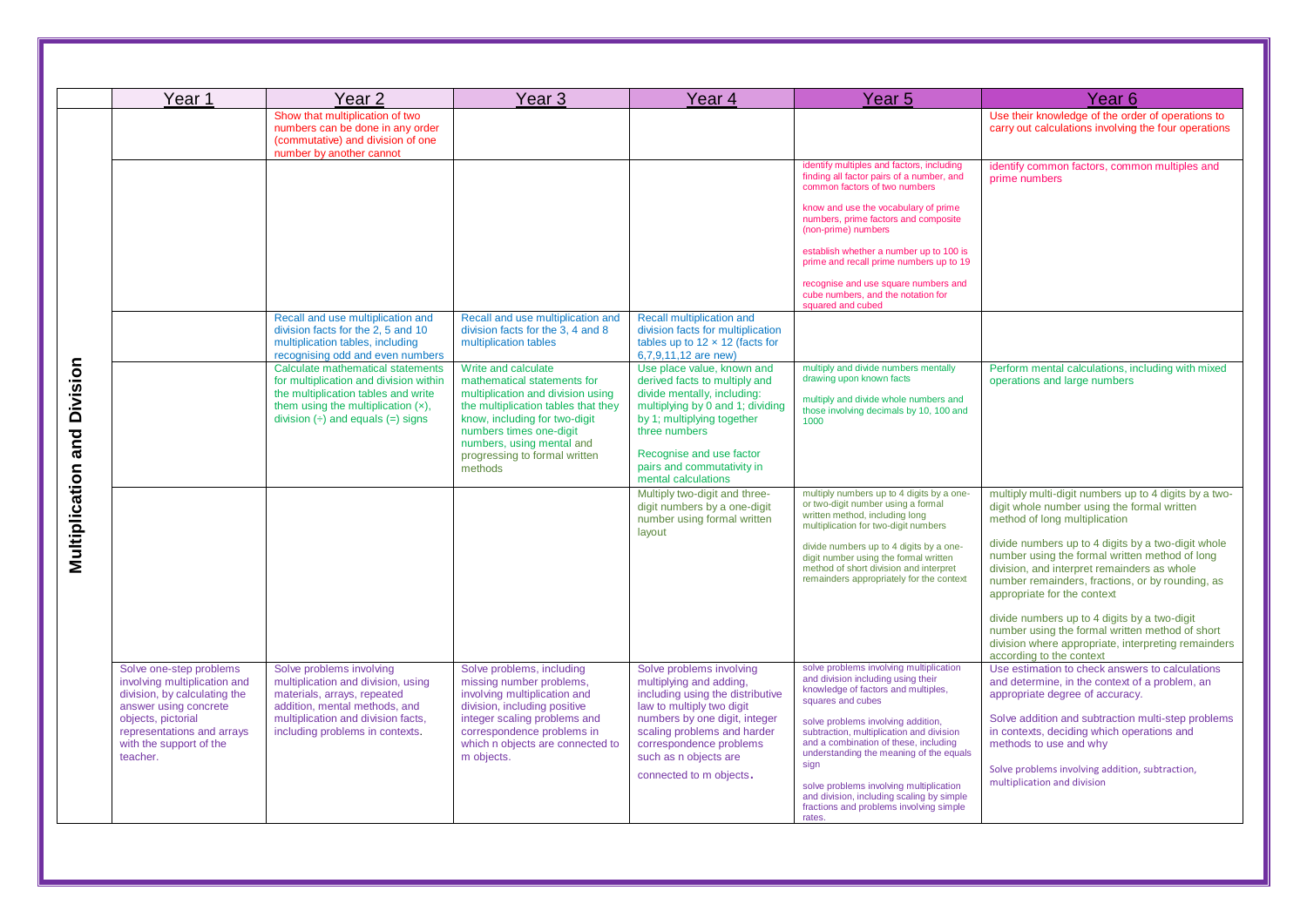|           | Year 1                                                                                                                                                                                                        | Year <sub>2</sub>                                                                                                                        | Year <sub>3</sub>                                                                                                                                                                                                                                                                                                | Year 4                                                                                                                                                                                                                                                                                                                                                                                                                         | Year 5                                                                                                                                                                                                                                                                                                                                                              | Year 6                                                                                                                                                                                                                                                                                                                                                                                                                                                                                                                                                      |
|-----------|---------------------------------------------------------------------------------------------------------------------------------------------------------------------------------------------------------------|------------------------------------------------------------------------------------------------------------------------------------------|------------------------------------------------------------------------------------------------------------------------------------------------------------------------------------------------------------------------------------------------------------------------------------------------------------------|--------------------------------------------------------------------------------------------------------------------------------------------------------------------------------------------------------------------------------------------------------------------------------------------------------------------------------------------------------------------------------------------------------------------------------|---------------------------------------------------------------------------------------------------------------------------------------------------------------------------------------------------------------------------------------------------------------------------------------------------------------------------------------------------------------------|-------------------------------------------------------------------------------------------------------------------------------------------------------------------------------------------------------------------------------------------------------------------------------------------------------------------------------------------------------------------------------------------------------------------------------------------------------------------------------------------------------------------------------------------------------------|
|           | Recognise, find and name a<br>half as one of two equal<br>parts of an object, shape or<br>quantity<br>Recognise, find and name a<br>quarter as one of four equal<br>parts of an object, shape or<br>quantity. | Recognise, find, name<br>and write fractions 1/3<br>$.1/4$ $.2/4$ and $\frac{3}{4}$ of a<br>length, shape, set of<br>objects or quantity | Count up and down in tenths; recognise<br>that tenths arise from dividing an object<br>into 10 equal parts and in dividing one-<br>digit numbers or quantities by 10<br>Recognise, find and write fractions of a<br>discrete set of objects: unit fractions<br>and non-unit fractions with small<br>denominators | Count up and down in hundredths;<br>recognise that hundredths arise when<br>dividing an object by one hundred and<br>dividing tenths by ten.                                                                                                                                                                                                                                                                                   |                                                                                                                                                                                                                                                                                                                                                                     |                                                                                                                                                                                                                                                                                                                                                                                                                                                                                                                                                             |
|           |                                                                                                                                                                                                               | Write simple fractions<br>for example $\frac{1}{2}$ of 6 = 3                                                                             | Recognise and use fractions as<br>numbers: unit fractions and non-unit<br>fractions with small denominators                                                                                                                                                                                                      | Solve problems involving increasingly<br>harder fractions to calculate quantities.<br>and fractions to divide quantities.<br>including non-unit fractions where the<br>answer is a whole number                                                                                                                                                                                                                                | Recognise mixed numbers and improper<br>fractions and convert from one form to<br>the other and write mathematical<br>statements > 1 as a mixed number [for<br>example, $2/5 + 4/5 = 11/5$                                                                                                                                                                          |                                                                                                                                                                                                                                                                                                                                                                                                                                                                                                                                                             |
|           |                                                                                                                                                                                                               | Recognise the<br>equivalence of 2/4 and<br>$\frac{1}{2}$                                                                                 | Recognise and show, using diagrams,<br>equivalent fractions with small<br>denominators                                                                                                                                                                                                                           | Recognise and show, using diagrams,<br>families of common equivalent fractions                                                                                                                                                                                                                                                                                                                                                 | Identify, name and write equivalent<br>fractions of a given fraction, represented<br>visually, including tenths and hundredths                                                                                                                                                                                                                                      |                                                                                                                                                                                                                                                                                                                                                                                                                                                                                                                                                             |
|           |                                                                                                                                                                                                               |                                                                                                                                          | Compare and order unit fractions, and<br>fractions with the same denominators                                                                                                                                                                                                                                    | Compare numbers with the same<br>number of decimal places up to two<br>decimal places                                                                                                                                                                                                                                                                                                                                          | Compare and order fractions whose<br>denominators are all multiples of the<br>same number                                                                                                                                                                                                                                                                           | Use common factors to simplify fractions; use<br>common multiples to express fractions in the same<br>denomination                                                                                                                                                                                                                                                                                                                                                                                                                                          |
| Fractions |                                                                                                                                                                                                               |                                                                                                                                          |                                                                                                                                                                                                                                                                                                                  | Recognise and write decimal<br>equivalents of any number of tenths or<br>hundredths<br>Recognise and write decimal<br>equivalents to $\frac{1}{4}$ , $\frac{1}{2}$ , $\frac{3}{4}$<br>Find the effect of dividing a one- or two-<br>digit number by 10 and 100, identifying<br>the value of the digits in the answer as<br>ones, tenths and hundredths<br>Round decimals with one decimal place<br>to the nearest whole number | Read and write decimal numbers as<br>fractions [for example, $0.71 = 71/100$<br>Recognise and use thousandths and<br>relate them to tenths, hundredths and<br>decimal equivalents<br>Round decimals with two decimal places<br>to the nearest whole number and to one<br>decimal place<br>Read, write, order and compare numbers<br>with up to three decimal places | Compare and order fractions, including fractions > 1<br>Associate a fraction with division and calculate<br>decimal fraction equivalents [for example, 0.375] for a<br>simple fraction of 3/8<br>Identify the value of each digit in numbers given to<br>three decimal places and multiply and divide numbers<br>by 10, 100 and 1000 giving answers up to three<br>decimal places<br>Multiply one-digit numbers with up to two decimal<br>places by whole numbers<br>Use written division methods in cases where the<br>answer has up to two decimal places |
|           |                                                                                                                                                                                                               |                                                                                                                                          | Add and subtract fractions with the<br>same denominator within one whole [for<br>example, $5/7$ + $1/7 = 6/7$ ]                                                                                                                                                                                                  | Add and subtract fractions with the<br>same denominator                                                                                                                                                                                                                                                                                                                                                                        | Add and subtract fractions with the same<br>denominator and denominators that are<br>multiples of the same number<br>Multiply proper fractions and mixed<br>numbers by whole numbers, supported<br>by materials and diagrams                                                                                                                                        | Add and subtract fractions with different denominators<br>and mixed numbers, using the concept of equivalent<br>fractions<br>Multiply simple pairs of proper fractions, writing the<br>answer in its simplest form [for example, $\frac{1}{2} \times \frac{1}{4} = \frac{1}{8}$ ]<br>Divide proper fractions by whole numbers [for<br>example, $1/3 \div 2 = 1/6$                                                                                                                                                                                           |
|           |                                                                                                                                                                                                               |                                                                                                                                          | Solve problems that involve all of the<br>above.                                                                                                                                                                                                                                                                 | Solve simple measure and money problems<br>involving fractions and decimals to two<br>decimal places.                                                                                                                                                                                                                                                                                                                          | Solve problems involving number up to<br>three decimal places<br>Solve problems which require knowing<br>percentage and decimal equivalents of 1/2<br>,1/4, 1/5, 2/5, 4/5 and those fractions with a<br>denominator of a multiple of 10 or 25.                                                                                                                      | Solve problems which require answers to be rounded to<br>specified degrees of accuracy                                                                                                                                                                                                                                                                                                                                                                                                                                                                      |
|           |                                                                                                                                                                                                               |                                                                                                                                          |                                                                                                                                                                                                                                                                                                                  |                                                                                                                                                                                                                                                                                                                                                                                                                                | Recognise the per cent symbol (%) and<br>understand that per cent relates to<br>'number of parts per hundred', and write<br>percentages as a fraction with<br>denominator 100, and as a decimal                                                                                                                                                                     | Recall and use equivalences between simple<br>fractions, decimals and percentages, including in<br>different contexts.                                                                                                                                                                                                                                                                                                                                                                                                                                      |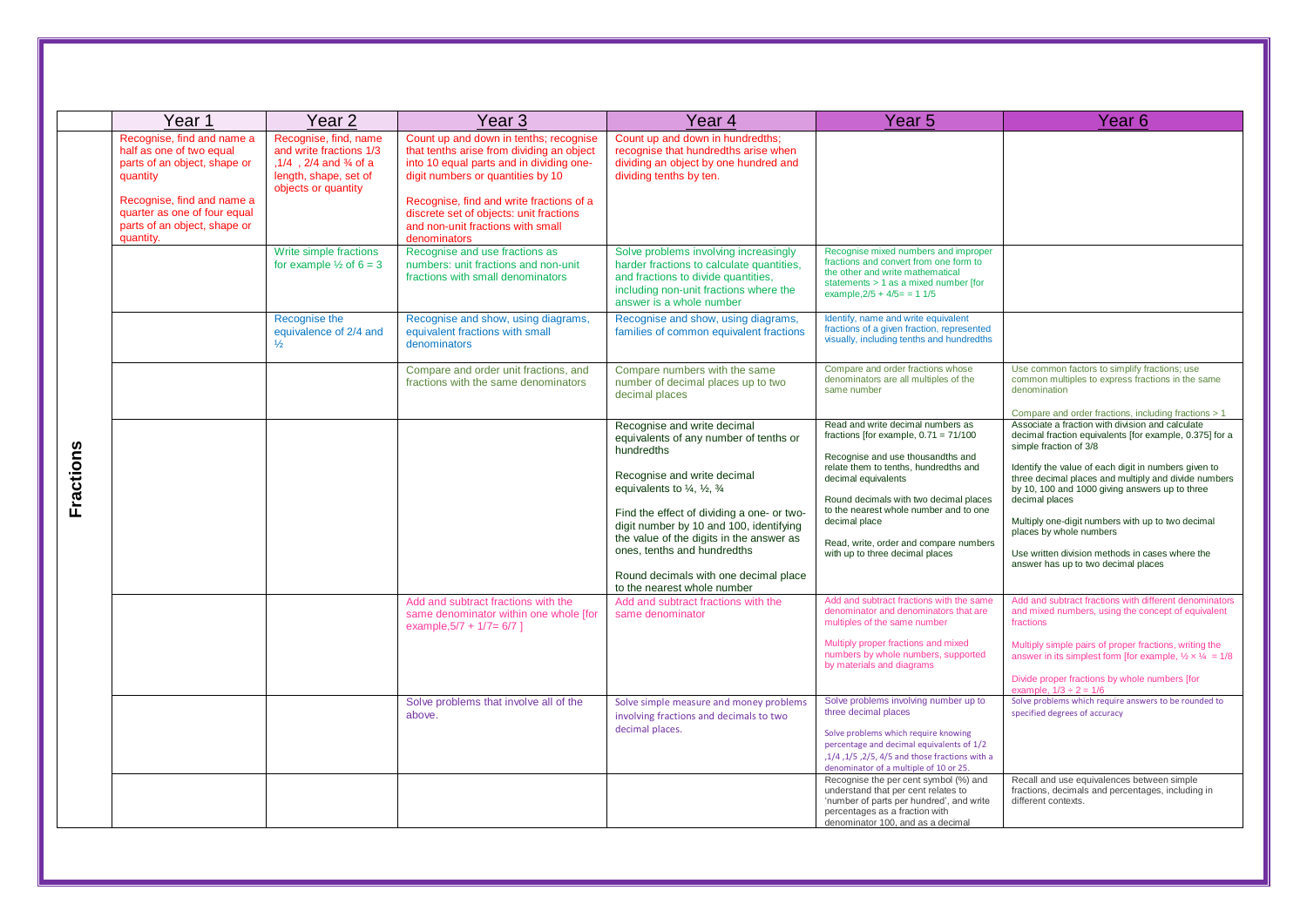| Year <sub>1</sub>                                                                                                                                                                                                                                                                                                                                                                                                                                                                                                                                              | Year <sub>2</sub>                                                                                                                                                                                                                                                                                                                                                                                         | Year <sub>3</sub>                                                                                                                                                                                                                                                                                                                                               | Year 4                                                                                                                                                                                                                                                                            | Year <sub>5</sub>                                                                                                                                                                                                                                                                                                                                                                                                                                                                                                                                               | Year 6                                                                                                                                                                                                                                                                                                                                                                                                                                                               |
|----------------------------------------------------------------------------------------------------------------------------------------------------------------------------------------------------------------------------------------------------------------------------------------------------------------------------------------------------------------------------------------------------------------------------------------------------------------------------------------------------------------------------------------------------------------|-----------------------------------------------------------------------------------------------------------------------------------------------------------------------------------------------------------------------------------------------------------------------------------------------------------------------------------------------------------------------------------------------------------|-----------------------------------------------------------------------------------------------------------------------------------------------------------------------------------------------------------------------------------------------------------------------------------------------------------------------------------------------------------------|-----------------------------------------------------------------------------------------------------------------------------------------------------------------------------------------------------------------------------------------------------------------------------------|-----------------------------------------------------------------------------------------------------------------------------------------------------------------------------------------------------------------------------------------------------------------------------------------------------------------------------------------------------------------------------------------------------------------------------------------------------------------------------------------------------------------------------------------------------------------|----------------------------------------------------------------------------------------------------------------------------------------------------------------------------------------------------------------------------------------------------------------------------------------------------------------------------------------------------------------------------------------------------------------------------------------------------------------------|
| Compare, describe and<br>solve practical problems for:<br>lengths and heights [for<br>example, long/short,<br>longer/shorter, tall/short,<br>double/half]<br>mass/weight [for example,<br>heavy/light, heavier than,<br>lighter than]<br>capacity and volume [for<br>example, full/empty, more<br>than, less than, half, half<br>full, quarter]<br>time [for example, quicker,<br>slower, earlier, later]<br>Measure and begin to<br>record the following:<br>-lengths and heights<br>-mass/weight<br>capacity and volume<br>time (hours, minutes,<br>seconds) | Choose and use<br>appropriate standard<br>units to estimate and<br>measure length/height<br>in any direction (m/cm);<br>$mass (kq/q)$ :<br>temperature (°C);<br>capacity (litres/ml) to<br>the nearest appropriate<br>unit, using rulers,<br>scales, thermometers<br>and measuring vessels<br>Compare and order<br>lengths, mass,<br>volume/capacity and<br>record the results using<br>$> x <$ and $= x$ | Measure, compare, add and subtract:<br>lengths (m/cm/mm); mass (kg/g);<br>volume/capacity (I/ml)                                                                                                                                                                                                                                                                | Convert between different units of<br>measure [for example, kilometre to<br>metre; hour to minute]                                                                                                                                                                                | Convert between different units of<br>metric measure (for example,<br>kilometre and metre: centimetre<br>and metre; centimetre and<br>millimetre; gram and kilogram; litre<br>and millilitre)<br>Understand and use approximate<br>equivalences between metric units<br>and common imperial units such<br>as inches, pounds and pints                                                                                                                                                                                                                           | Use, read, write and convert between<br>standard units, converting measurements of<br>length, mass, volume and time from a smaller<br>unit of measure to a larger unit, and vice<br>versa, using decimal notation to up to three<br>decimal places<br>Convert between miles and kilometres<br>Solve problems involving the calculation and<br>conversion of units of measure, using decimal<br>notation up to three decimal places where<br>appropriate              |
| Measurement                                                                                                                                                                                                                                                                                                                                                                                                                                                                                                                                                    | Recognise and know<br>the value of different<br>denominations of coins<br>and notes                                                                                                                                                                                                                                                                                                                       | Measure the perimeter of simple 2-D<br>shapes<br>Recognise and use symbols for pounds<br>$(E)$ and pence (p); combine amounts to<br>make a particular value<br>Find different combinations of coins that<br>equal the same amounts of money<br>Solve simple problems in a practical<br>context involving addition and<br>subtraction of money of the same unit, | Measure and calculate the perimeter of<br>a rectilinear figure (including squares)<br>in centimetres and metres<br>Find the area of rectilinear shapes by<br>counting squares<br>Add and subtract amounts of money to<br>give change, using both £ and p in<br>practical contexts | Measure and calculate the<br>perimeter of composite rectilinear<br>shapes in centimetres and metres<br>Calculate and compare the area of<br>rectangles (including squares), and<br>including using standard units,<br>square centimetres (cm2) and<br>square metres (m2) and estimate<br>the area of irregular shapes<br>Estimate volume [for example,<br>using 1 cm3 blocks to build<br>cuboids (including cubes)] and<br>capacity [for example, using water]<br>Estimate, compare and calculate<br>different measures, including<br>money in pounds and pence | Recognise that shapes with the same areas<br>can have different perimeters and vice versa<br>Recognise when it is possible to use formulae<br>for area and volume of shapes<br>Calculate the area of parallelograms and<br>triangles<br>Calculate, estimate and compare volume of<br>cubes and cuboids using standard units,<br>including cubic centimetres (cm <sup>3</sup> ) and cubic<br>metres $(m^3)$ , and extending to other units [for<br>example, mm and km |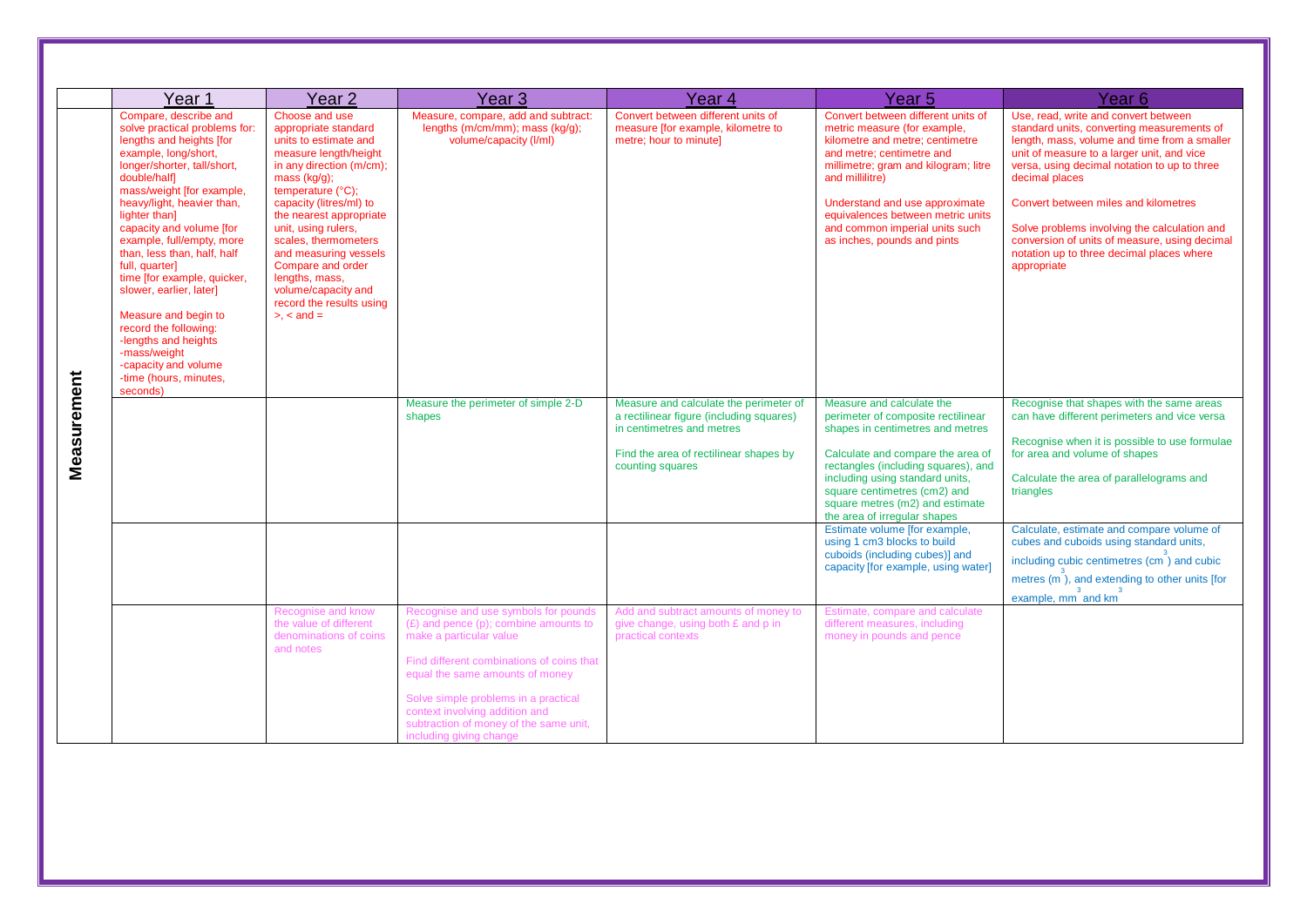| Sequence events in             | Compare and             | Tell and write the time from an         | Read, write and convert time between | Solve problems involving         |  |
|--------------------------------|-------------------------|-----------------------------------------|--------------------------------------|----------------------------------|--|
| chronological order using      | sequence intervals of   | analogue clock, including using Roman   | analogue and digital 12- and 24-hour | converting between units of time |  |
| language [for example,         | time                    | numerals from I to XII, and 12-hour and | clocks                               |                                  |  |
| before and after, next, first, |                         | 24-hour clocks                          |                                      | Use all four operations to solve |  |
| today, yesterday, tomorrow,    |                         |                                         | Solve problems involving converting  | problems involving measure [for  |  |
| morning, afternoon and         | Tell and write the time | Estimate and read time with increasing  | from hours to minutes: minutes to    | example, length, mass, volume,   |  |
| evening                        | to five minutes.        | accuracy to the nearest minute; record  | seconds; years to months; weeks to   | money] using decimal notation,   |  |
|                                | including quarter       | and compare time in terms of seconds,   | days.                                | including scaling.               |  |
| Recognise and use              | past/to the hour and    | minutes and hours; use vocabulary       |                                      |                                  |  |
| language relating to dates,    | draw the hands on a     | such as o'clock, a.m./p.m., morning,    |                                      |                                  |  |
| including days of the week,    | clock face to show      | afternoon, noon and midnight            |                                      |                                  |  |
| weeks, months and years        | these times             |                                         |                                      |                                  |  |
|                                |                         | Know the number of seconds in a         |                                      |                                  |  |
| Tell the time to the hour and  | Know the number of      | minute and the number of days in each   |                                      |                                  |  |
| half past the hour and draw    | minutes in an hour and  | month, year and leap year               |                                      |                                  |  |
| the hands on a clock face to   | the number of hours in  |                                         |                                      |                                  |  |
| show these times.              | a day                   | Compare durations of events [for        |                                      |                                  |  |
|                                |                         | example to calculate the time taken by  |                                      |                                  |  |
|                                |                         | particular events or tasks].            |                                      |                                  |  |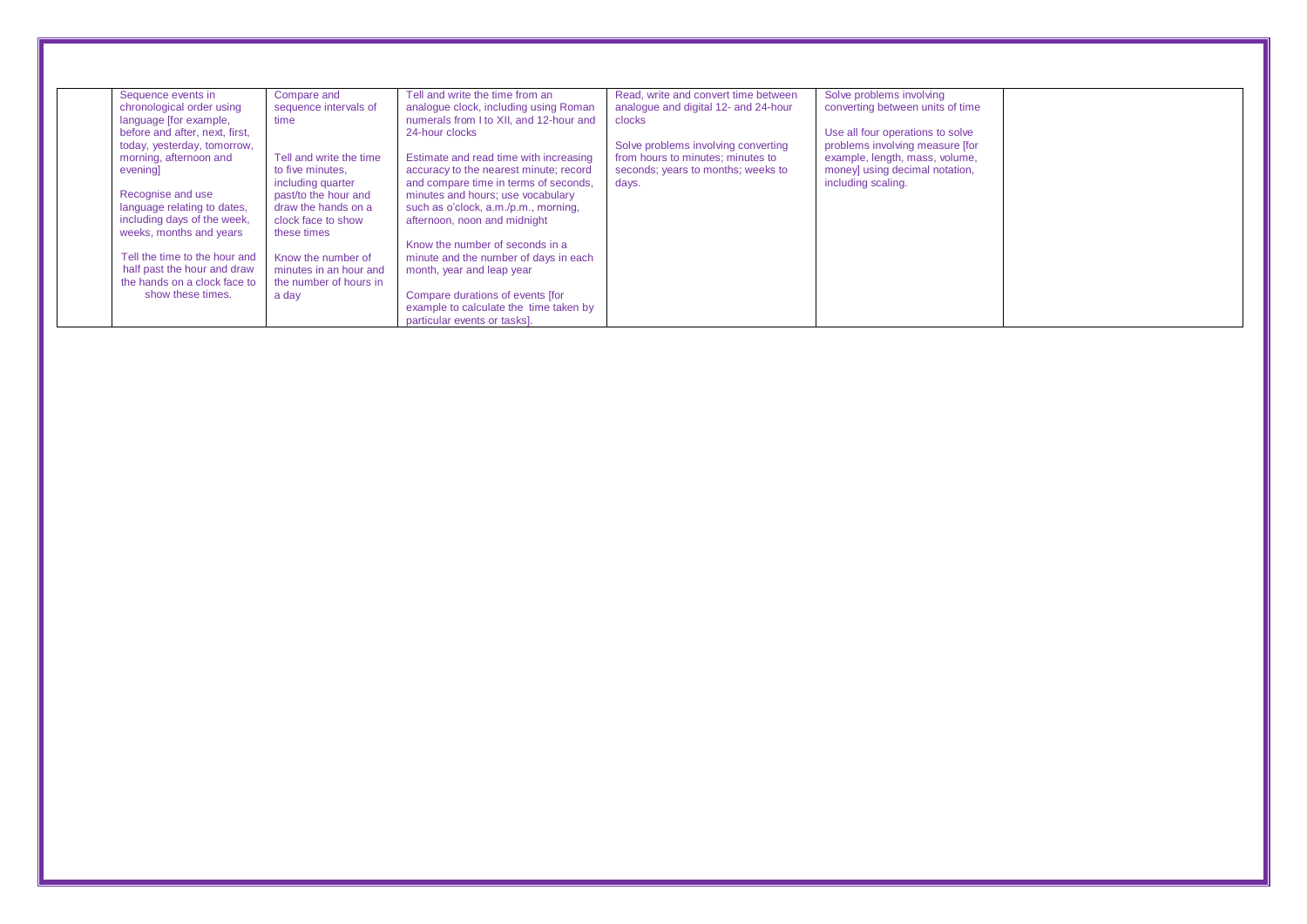|                                        | Year <sub>1</sub>                                                                                                                                                                                                                                | Year <sub>2</sub>                                                                                                                                                                                                                                                                                                                                                                                                                                           | Year <sub>3</sub>                                                                                                                                                                                                                                                                                                                                                                                       | Year 4                                                                                                                                | Year 5                                                                                                                                                                                                                                                                                                                                                                                                                                                                                                                                           | Year 6                                                                                                                                                                                                                                                                                                       |
|----------------------------------------|--------------------------------------------------------------------------------------------------------------------------------------------------------------------------------------------------------------------------------------------------|-------------------------------------------------------------------------------------------------------------------------------------------------------------------------------------------------------------------------------------------------------------------------------------------------------------------------------------------------------------------------------------------------------------------------------------------------------------|---------------------------------------------------------------------------------------------------------------------------------------------------------------------------------------------------------------------------------------------------------------------------------------------------------------------------------------------------------------------------------------------------------|---------------------------------------------------------------------------------------------------------------------------------------|--------------------------------------------------------------------------------------------------------------------------------------------------------------------------------------------------------------------------------------------------------------------------------------------------------------------------------------------------------------------------------------------------------------------------------------------------------------------------------------------------------------------------------------------------|--------------------------------------------------------------------------------------------------------------------------------------------------------------------------------------------------------------------------------------------------------------------------------------------------------------|
| shape<br>৳                             | Recognise and name<br>common 2-D and 3-D<br>shapes, including:<br>-2-D shapes [for example,<br>rectangles (including<br>squares), circles and<br>triangles]<br>-3-D shapes [for example,<br>cuboids (including cubes),<br>pyramids and spheres]. | Identify and describe the properties<br>of 2-D shapes, including the<br>number of sides and line symmetry<br>in a vertical line<br>Identify and describe the properties<br>of 3-D shapes, including the<br>number of edges, vertices and<br>faces<br>Identify 2-D shapes on the surface<br>of 3-D shapes, [for example, a<br>circle on a cylinder and a triangle<br>on a pyramid]<br>Compare and sort common 2-D<br>and 3-D shapes and everyday<br>objects. | Draw 2-D shapes and make 3-D<br>shapes using modelling<br>materials; recognise 3-D shapes<br>in different orientations and<br>describe them                                                                                                                                                                                                                                                             | <b>Compare and classify</b><br>geometric shapes, including<br>quadrilaterals and triangles,<br>based on their properties<br>and sizes | Identify 3-D shapes, including cubes and other<br>cuboids, from 2-D representations                                                                                                                                                                                                                                                                                                                                                                                                                                                              | Recognise, describe and build<br>simple 3-D shapes, including making<br>nets<br>Draw 2-D shapes using given<br>dimensions and angles<br>Compare and classify geometric<br>shapes based on their properties<br>and sizes and find unknown angles<br>in any triangles, quadrilaterals, and<br>regular polygons |
| Properties<br>$\mathbf{I}$<br>Geometry |                                                                                                                                                                                                                                                  |                                                                                                                                                                                                                                                                                                                                                                                                                                                             | Recognise angles as a property<br>of shape or a description of a<br>turn<br>Identify right angles, recognise<br>that two right angles make a<br>half-turn, three make three<br>quarters of a turn and four a<br>complete turn; identify whether<br>angles are greater than or less<br>than a right angle<br>Identify horizontal and vertical<br>lines and pairs of perpendicular<br>and parallel lines. | Identify acute and obtuse<br>angles and compare and<br>order angles up to two right<br>angles by size                                 | Know angles are measured in degrees: estimate<br>and compare acute, obtuse and reflex angles<br>Draw given angles, and measure them in<br>degrees $(°)$<br>Identify:<br>-angles at a point and one whole turn (total 360°)<br>-angles at a point on a straight line and 1/2 a turn<br>(total $180°$ )<br>-other multiples of 90°<br>Use the properties of rectangles to deduce<br>related facts and find missing lengths and angles<br>Distinguish between regular and irregular<br>polygons based on reasoning about equal sides<br>and angles. | Recognise angles where they meet<br>at a point, are on a straight line, or<br>are vertically opposite, and find<br>missing angles.                                                                                                                                                                           |
|                                        |                                                                                                                                                                                                                                                  |                                                                                                                                                                                                                                                                                                                                                                                                                                                             |                                                                                                                                                                                                                                                                                                                                                                                                         | <b>Complete a simple</b><br>symmetric figure with<br>respect to a specific line of<br>symmetry.                                       |                                                                                                                                                                                                                                                                                                                                                                                                                                                                                                                                                  |                                                                                                                                                                                                                                                                                                              |
|                                        |                                                                                                                                                                                                                                                  |                                                                                                                                                                                                                                                                                                                                                                                                                                                             |                                                                                                                                                                                                                                                                                                                                                                                                         |                                                                                                                                       |                                                                                                                                                                                                                                                                                                                                                                                                                                                                                                                                                  | Illustrate and name parts of circles,<br>including radius, diameter and<br>circumference and know that the<br>diameter is twice the radius                                                                                                                                                                   |